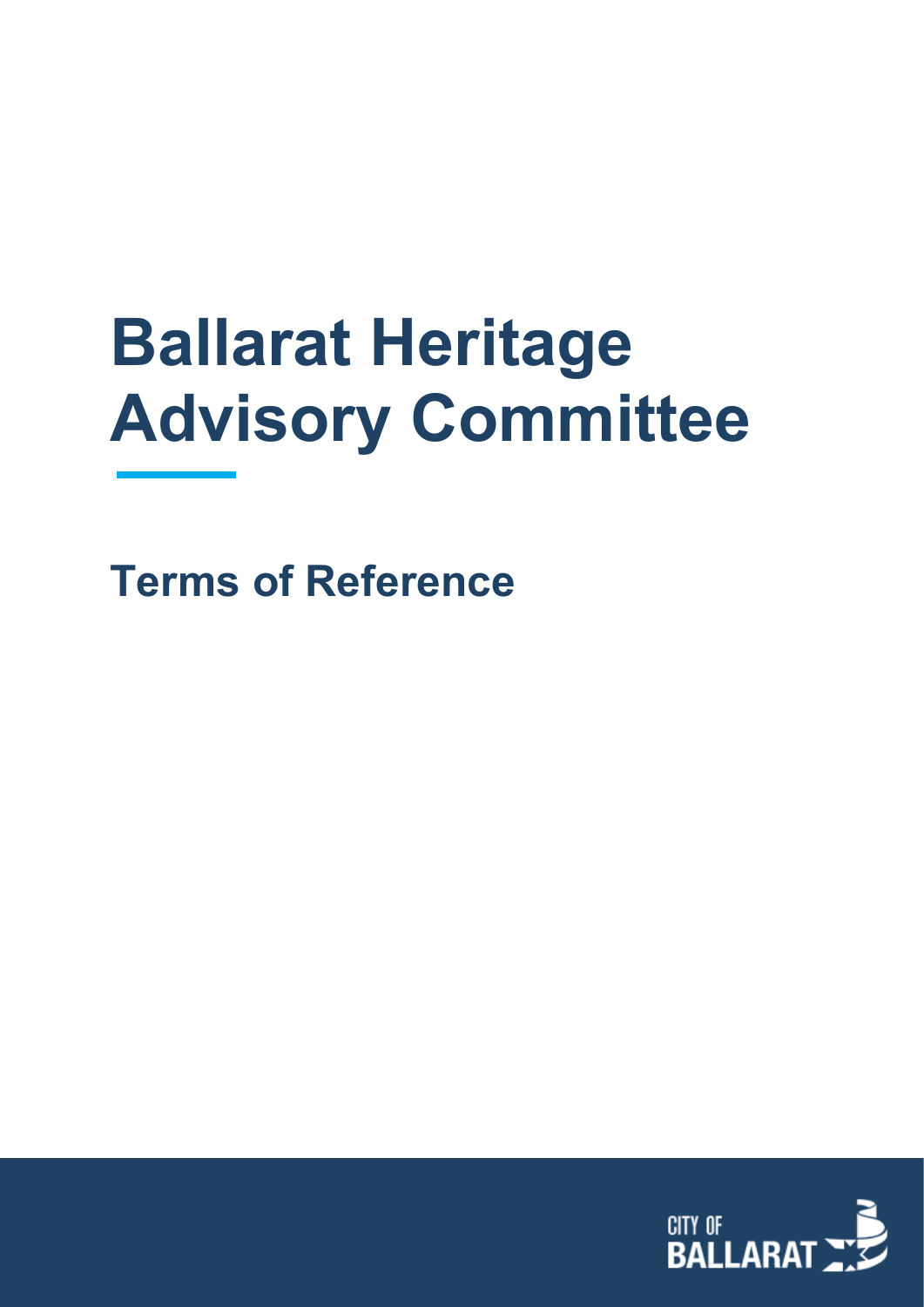

# **Contents**

| 1 <sub>1</sub>   |  |
|------------------|--|
| 2.               |  |
| $\overline{3}$ . |  |
| $\overline{4}$ . |  |
| 5.               |  |
| 6.               |  |
| 7 <sub>1</sub>   |  |
| 8.               |  |
| 9.               |  |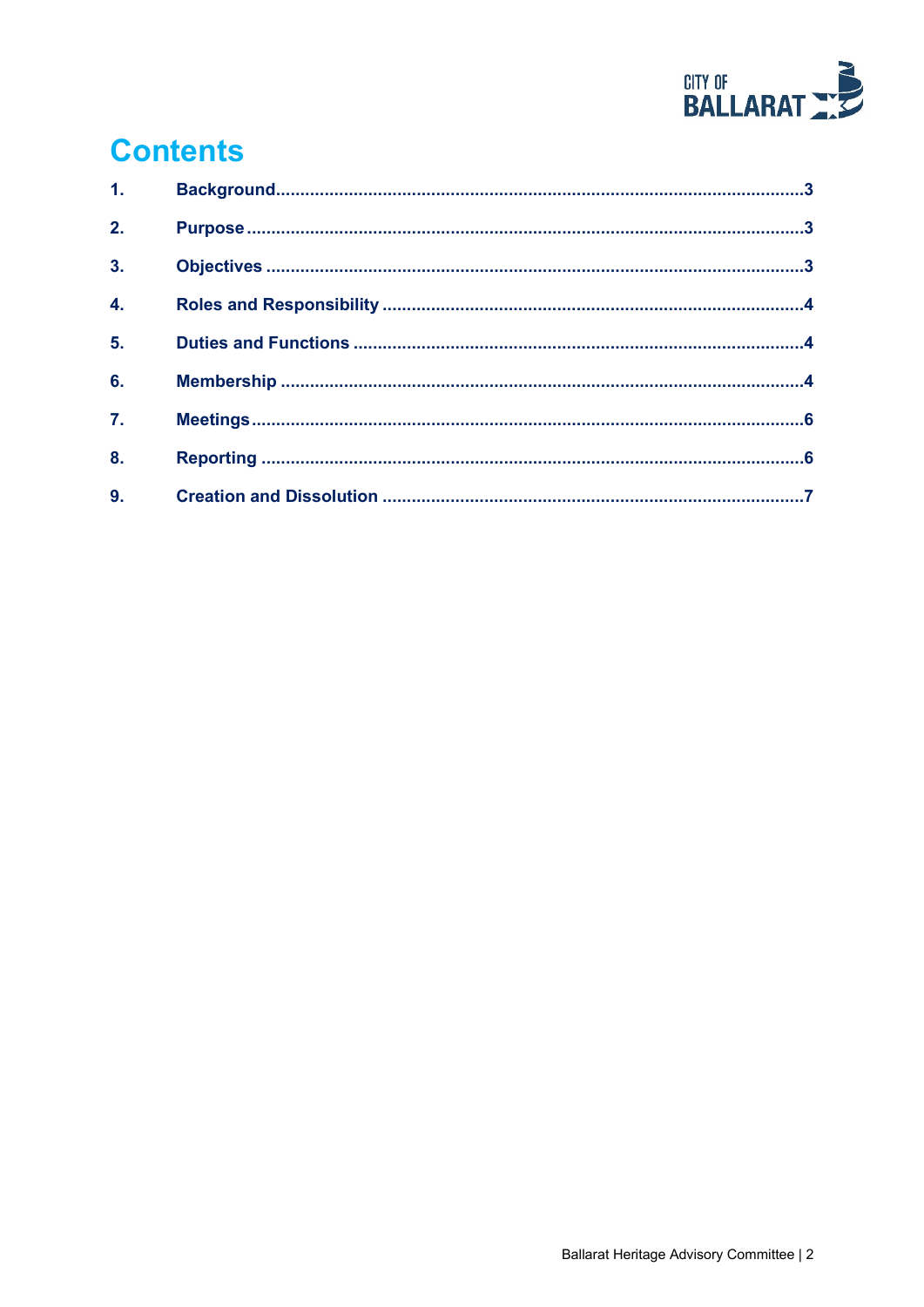

# <span id="page-2-0"></span>**1. Background**

- 1.1. By this Terms of Reference document, the Ballarat City Council (Council) establishes the Ballarat Heritage Advisory Committee (Committee).
- 1.2. Council will establish from time to time various Advisory Committees. The purpose of the Committee is to provide Council with expertise in relevant matters to assist its decision making for the Ballarat Community.
- 1.3. The Committee is established by the functions and responsibilities as set out in this Terms of Reference document. The Terms of Reference document sets out the structure and basis on which the Committee can make recommendations to Council.
- 1.4. These Terms of Reference are authorised by a resolution R126/21 of Council passed on 23 June 2021.

### <span id="page-2-1"></span>**2. Purpose**

The Committee is established for the purpose of:

- 2.1 Providing an advocacy platform for Ballarat's citizens, communities, groups, organisations and businesses relating to heritage matters.
- 2.2 To assist Council in the collection and dissemination of information with the aim of sustaining Ballarat's heritage and delivering the heritage plan.

# <span id="page-2-2"></span>**3. Objectives**

The objectives of the Committee are:

- 3.1 Provide an advocacy role for heritage matters within the City of Ballarat.
- 3.2 Provide advice and recommendations to Council on policy matters relating to heritage, including not limited to, the Ballarat Planning Scheme.
- 3.3 Provide advice on recommendation for nominations of state, national or international significance.
- 3.4 Provide advice and recommendations on proposals related to heritage (including but not limited to places and collections) when referred or brought to the Committee.
- 3.5 Make recommendations to Council about further work required to document, protect and sustain Ballarat's Heritage.
- 3.6 Liaise with other interest groups and parties as required to fulfill the charter of the **Committee**
- 3.7 Assist in the preparation of documents, events and other activities relating to heritage matters.
- 3.8 Assist Council in sourcing external funding opportunities to further heritage matters.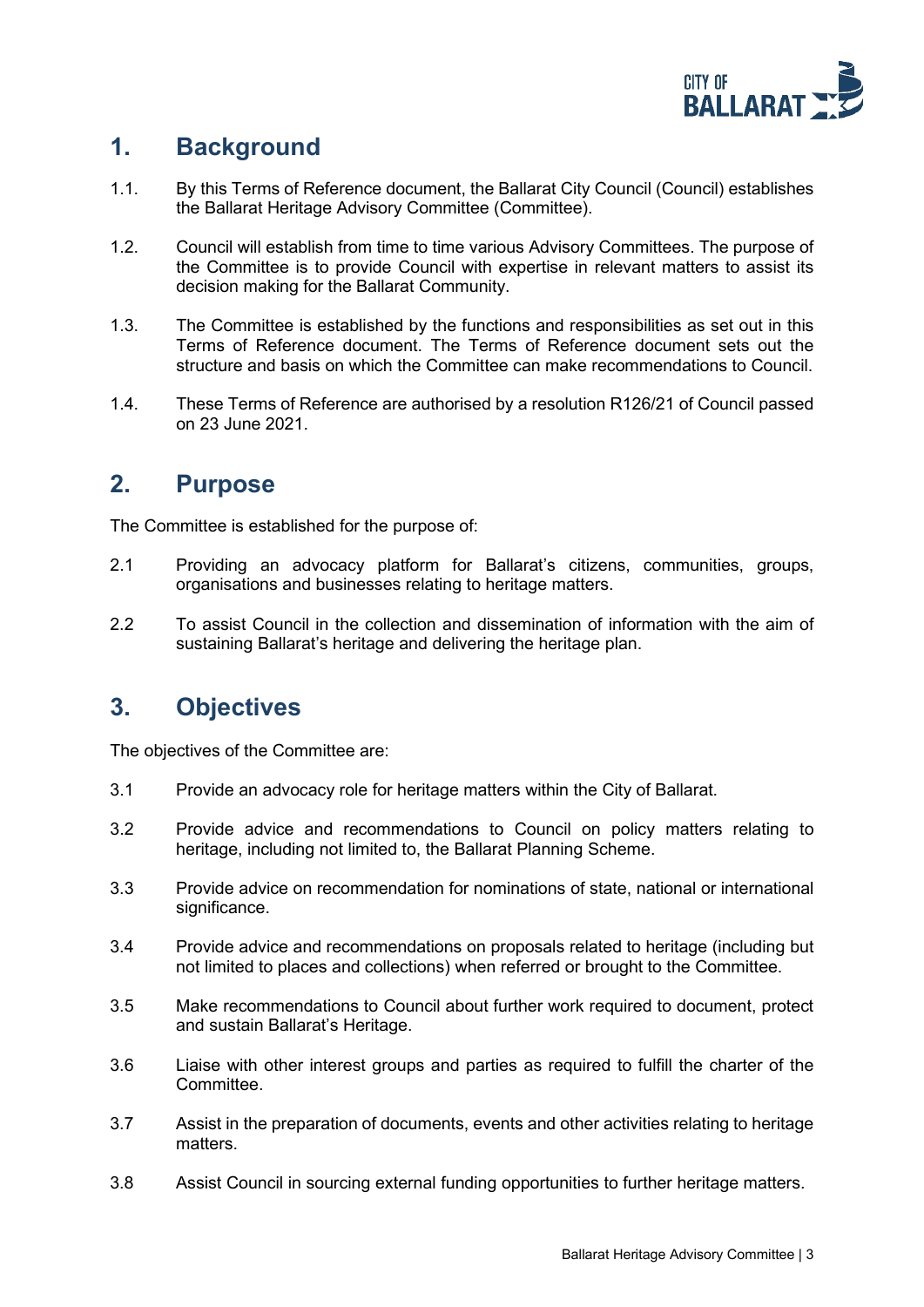

3.9 Consider applications for loans and grants under the Ballarat Heritage Restoration Loans Scheme and Council's heritage grants programs and to make recommendations on loans and grant applications to Council as applicable.

## <span id="page-3-0"></span>**4. Roles and Responsibility**

- 4.1 The role of the Committee is to:
	- 4.1.1 To have an active role in communicating community views to Council; and
	- 4.1.2 To participate in discussions at bi-monthly meetings.
- 4.2 Exercise Council's powers and carry out Council's duties and functions, in accordance with these Terms of Reference
- 4.3 Consider applications for loans and grants under the Ballarat Heritage Restoration Loans Scheme and Council's heritage grants programs and to make recommendations on loans and grant applications to Council as appliable.
- 4.4 Provide advice and recommendations on Ballarat's heritage when referred to the Committee by the City of Ballarat Executives.
- 4.5 Make recommendations to Council about further work required to document, protect and sustain Ballarat's Heritage.
- 4.6 Assist Council in sourcing external funding opportunities to further heritage matters.
- 4.7 Liaise with other interest groups and parties as required to fulfil the charter of the Committee.
- 4.8 Committee members are expected to keep confidential all sensitive, commercial and personal information that the members encounter while being a member of the Committee.

#### <span id="page-3-1"></span>**5. Duties and Functions**

5.1 Committee members are at all times expected to act in accordance with their responsibilities set out in Council's Governance Rules.

#### <span id="page-3-2"></span>**6. Membership**

- 6.1. The Committee will consist of a minimum of eighteen (18) members comprising:
	- 6.1.1 Two (2) Councillors of Council as invited or required from time to time;
	- 6.1.2 Two (2) elected Committee member(s) from the Community. These members will provide advice in accordance with the Committee's Terms of Reference;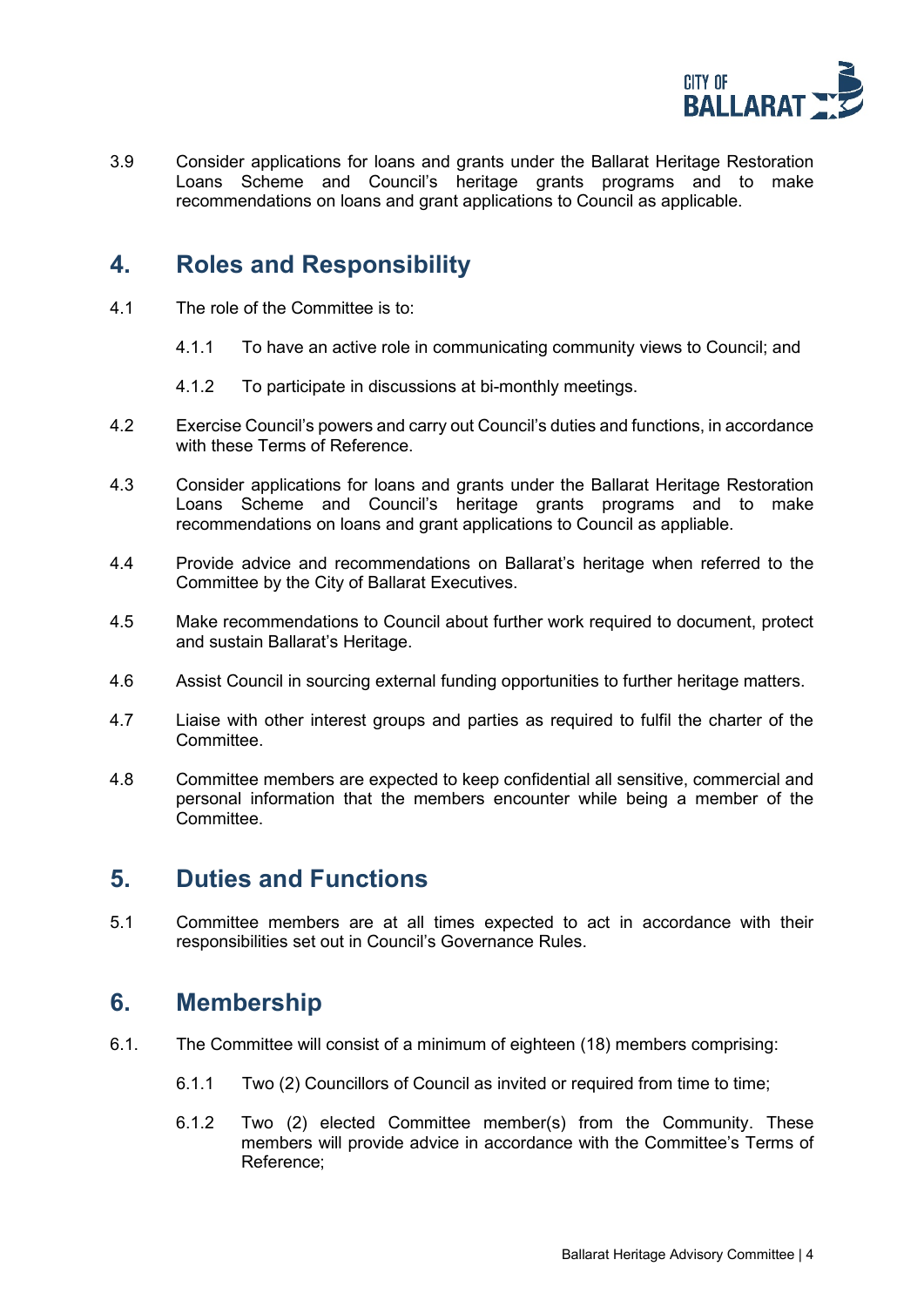

- 6.1.3 Two (2) elected Committee members (15-25 years of age) from the Community. These members will provide advice in accordance with the Committee's Terms of Reference;
- 6.1.4 Eleven (11) Committee members, one from each of the following member organisations:
	- Ballarat Archives Centre (Public Record Office Victoria)
	- Ballarat Heritage Watch
	- Ballaarat Mechanics Institute
	- Central Highlands Historical Association
	- Commerce Ballarat
	- **Federation University Australia**
	- National Trust Victoria, Ballarat Branch
	- Real Estate Institute of Victoria, Ballarat Division
	- Representative on behalf of the Wathaurung Aboriginal Corporation, trading as Wadawurrung (or other Registered Aboriginal Party)
	- Sovereign Hill Museums Association
	- Tourism in-house

Each organisation will be invited to nominate its own representative; and

- 6.1.5 Other members invited or co-opted from time to time.
- 6.2. Sub committees can include additional representation as required to provide specialist advice in accordance with the Committee's Terms of Reference.
- 6.3. The two (2) representatives from the community shall be appointed by Council for a three (3) year term and selected via a public notification process. Should a vacancy occur within that timeframe, Council may appoint a replacement for the balance of term.
- 6.4. The two (2) representatives from the community (15-25 years of age) shall be appointed by Council for a three (3) year term and selected via a notification process to education organisations. Should a vacancy occur within that timeframe, Council may appoint a replacement for the balance of the term.
- 6.5. Any member of the Committee who fails to attend three (3) consecutive meetings without prior notification shall be deemed to have resigned.
- 6.6. The Committee has the power to co-opt sub-committees as required and each subcommittee should be chaired by a member of the full Committee.
- 6.7. The Chief Executive Officer shall appoint a Council Officer to provide administrative support and guidance to both the Committee and any sub-committees.
	- 6.7.1 Council Officers who attend the meetings of the Committee are to provide advice and support to the Committee and are not considered Committee members and do not have voting rights.
- 6.8. Each member of the Committee has and may exercise one equal vote on any question before the Committee for determination.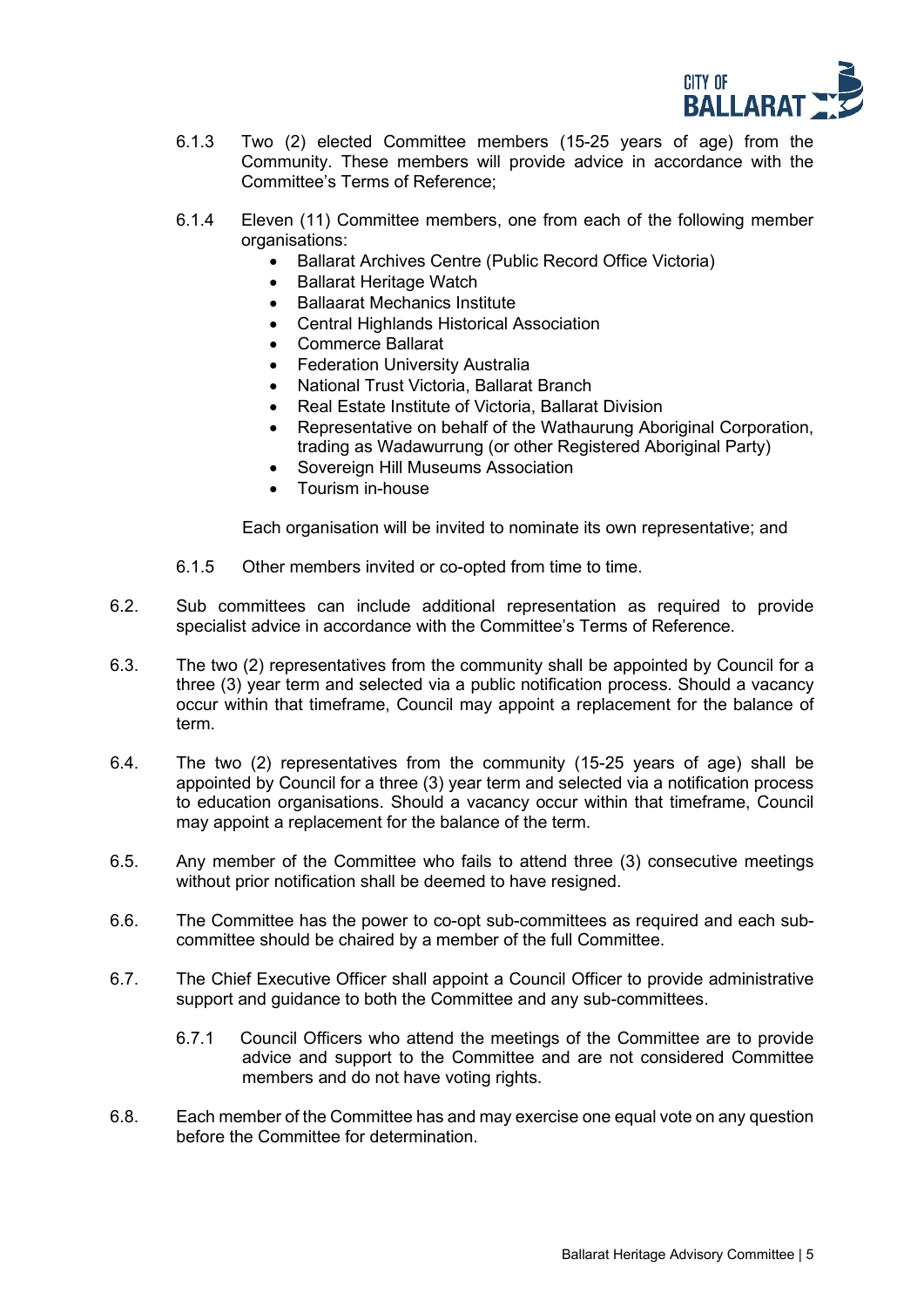

- 6.9. Council will revise the membership and voting rights of each Committee member as it sees fit.
- 6.10. A Councillor appointed to the Committee will be the designated Chairperson of the Group.
- 6.11. Where the chairperson is absent from a meeting, the other Councillor will chair the meeting, and in the event of their absence, the Committee may appoint any member to act as Chairperson for that meeting.
- 6.12. Any Councillor can attend the meets of the Committee as an observer.

#### <span id="page-5-0"></span>**7. Meetings**

- 7.1 Unless Council resolves otherwise, Committee meetings must be conducted in accordance with:
	- 7.1.1 the Committee's discretion, as exercised from time to time.
- 7.2 The Committee will meet at least every second month as agreed by the Committee from time to time.
- 7.3 The Chairperson is the authorised spokesperson for the Committee.
- 7.4 Council will appoint an Officer to provide support to, and liase with, the Committee. The Council Officer's role will include:
	- 7.5.1 Maintaining a register of Committee members, their date of appointment, reappointment, and official positions held (if any) as a Committee member;
	- 7.5.2 Advising Committee members of term completion dates and their eligibility for reappointment as relevant;
	- 7.5.3 Acting as the contact point between Council and the Committee; and
	- 7.5.4 Assisting with meeting the Committee's reporting requirements.
- 7.5 A quorum of the Committee will be half of the members plus one.
- 7.6 Voting will be by a majority of votes by a show of hands. Only members in attendance are entitled to vote. The Chairperson shall have the casting vote in the event of an equality of votes.
- 7.7 Sub committees may be appointed by the Committee and may meet between Committee meetings and as authorised or directed by the Committee.

#### <span id="page-5-1"></span>**8. Reporting**

The Committee is responsible for taking proper minutes of all meetings and preparing reports for the Committee's consideration in accordance with: